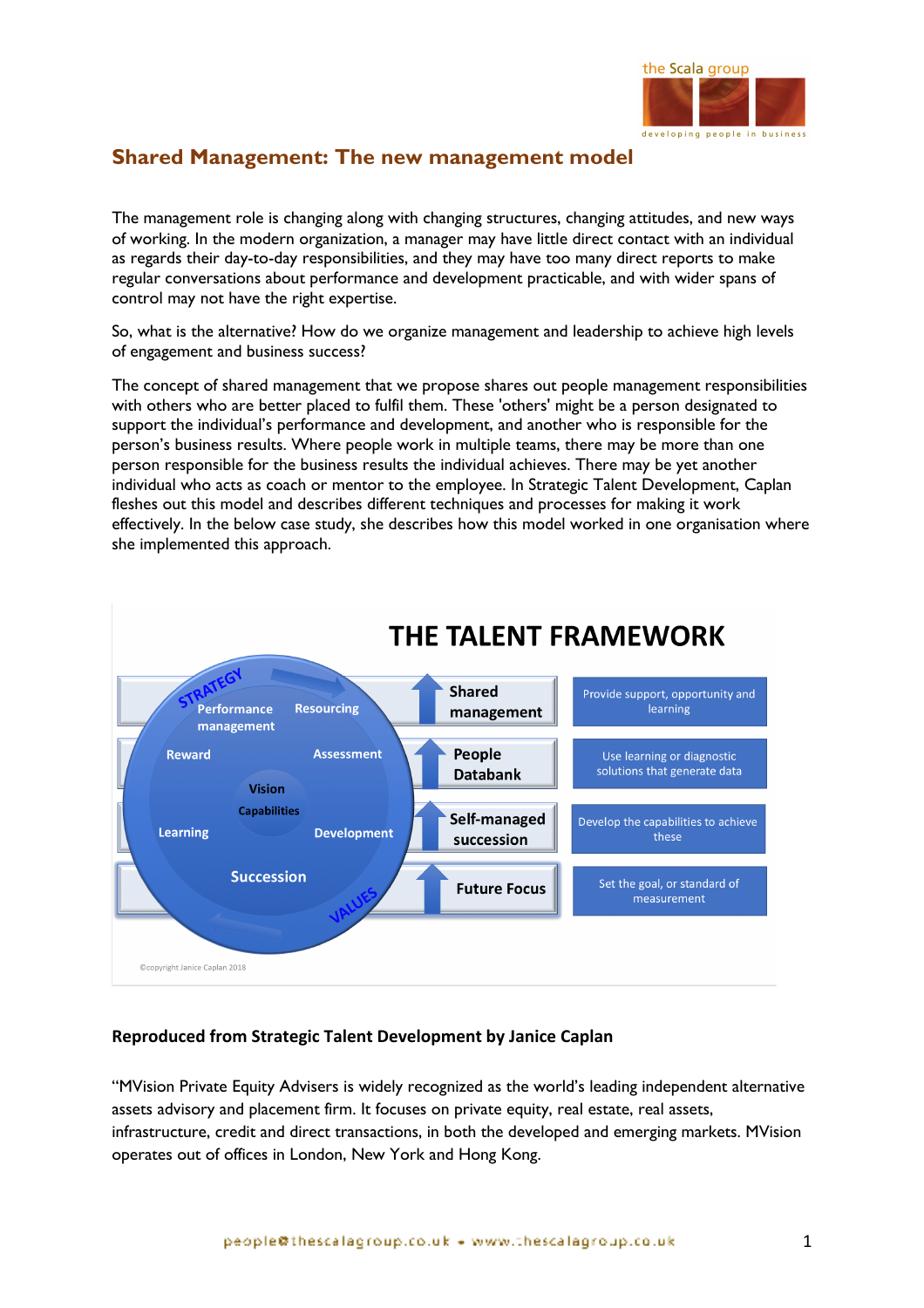

The internal organization covers a range of functional disciplines such as client relationship management, business development, implementation of deals, legal, finance, compliance etc; but many individuals work on several deals (or projects) at any one time. Who do they report to? Who manages them? Who looks after their development; who looks after their well being; and who does their performance appraisals?

CEO, Mounir (Moose) Guen, and Founding Partner, Jane Sutherland place prime importance on these matters, and have operated a performance appraisal process, comprising both annual and interim reviews, since the firm was established in 2001. For a long time Guen and Sutherland jointly participated in every review discussion with every employee but the growth of the business, taken together with the high administrative burden of performance appraisal, made this involvement in the detail too time consuming. They needed a new management model.

The new management model separates responsibilities for business results, from those for developing and assessing people. The 'functional team leader' (often the chief executive in the example), or project team heads, deal with business results while responsibility for people's assessment and development is incorporated in a new 'development adviser' role. It becomes part of anyone's career development path that, once they are at a certain level (from director level in this example, which roughly equates to middle manager level), they must take on responsibility for the development and assessment of people assigned to them. Fortunately, the management matrix organization structure still retains concepts of seniority, even if there are no structured hierarchies. There are managing directors, directors, vice-presidents, associates and analysts, even if, in a functional sense, it is not clear who reports to whom.

The new 'development advisers' also have project team management responsibilities but those will be separate from the people management role. They may be managing people who are never part of one of their project teams or who are but only intermittently.

These new arrangements have been enthusiastically received by the appointed 'development advisers,' though it is too soon, at the time of writing, to see the effect on the firm as a whole, or on business results. The aim of course is for people to thrive from the closer attention to their development. A recent review showed that the 'development advisers' valued their roles for the responsibility it gave them. Strikingly, they also valued the skills they were gaining, which they saw as transferable to their client relationships, but also vital for their future careers. It seems clear from this review that the change has given people additional skill-sets that the firm will be able to leverage as it develops.

An interesting light is shed on this new structure by work I was conducting for an international bank at around the same time. I conducted interviews with people in its business areas as part of a development centre programme, based on the bank's existing capability framework. When I asked about their main development needs, they too viewed the ability to lead and manage their team members as critical both to the achievement of business results, and to their future career prospects. However, the bank's framework did not recognise 'people management' as a capability needed for promotion or success. It is not the contrast that is striking as much as the fact that powerful advocacy of the importance of these skills and techniques was coming not from HR but